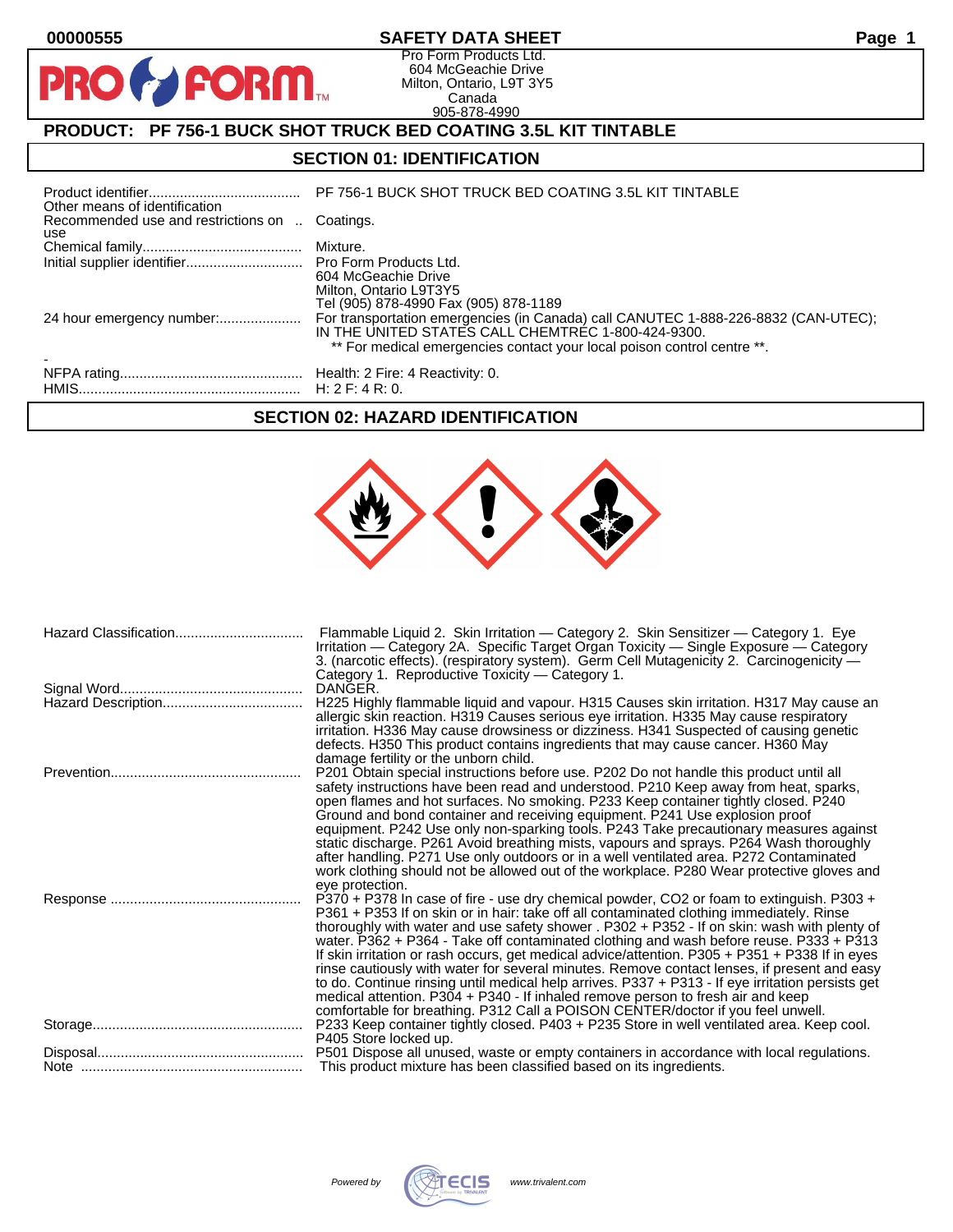| ICHEMICAL NAME AND SYNONYMS                        | CAS#           | IWT. %      |
|----------------------------------------------------|----------------|-------------|
| Acetone                                            | 67-64-1        | $7 - 13$    |
| 4-Chlorobenzotrifluoride                           | 98-56-6        | $5 - 10$    |
| tert-Butyl acetate                                 | 540-88-5       | $5 - 10$    |
| <b>Butyl Acetate</b>                               | 123-86-4       | $5 - 10$    |
| Xylene                                             | 1330-20-7      | 1-5         |
| Solvent Naphtha, Light Aromatics                   | 64742-95-6     | $1-5$       |
| Ethylbenzene                                       | $100 - 41 - 4$ | $0.5 - 1.5$ |
| Dibutyltin Bis (Acetylacetonate)                   | 22673-19-4     | $0.1 - 1$   |
| Bis (1,2,2,6,6- Pentamethyl-4- Piperidyl) Sebacate | 41556-26-7     | $0.1 - 1$   |
| <b>Crystalline Silica</b>                          | 14808-60-7     | $0.1 - 1$   |

<<The actual concentration(s) withheld as a trade secret>> .

## **SECTION 04: FIRST-AID MEASURES**

|                                                                  | If inhaled, remove to fresh air. If not breathing, give artificial respiration. If breathing is<br>difficult, give oxygen, obtain medical attention.<br>If ingestion is suspected, contact physician or poison control center immediately. Do not induce vomiting. If spontaneous vomiting occurs have victim lean forward with head down<br>to prevent aspiration of fluid into the lungs. Never give anything by mouth to an                                                                                                                           |
|------------------------------------------------------------------|----------------------------------------------------------------------------------------------------------------------------------------------------------------------------------------------------------------------------------------------------------------------------------------------------------------------------------------------------------------------------------------------------------------------------------------------------------------------------------------------------------------------------------------------------------|
|                                                                  | unconscious person.<br>Remove all contaminated clothing and immediately wash the exposed areas with copious<br>amounts of water for a minimum of 30 minutes or up to 60 minutes for critical body areas. If<br>irritation persists, seek medical attention.                                                                                                                                                                                                                                                                                              |
|                                                                  | In case of contact, immediately flush eyes, keeping eyelids open, with plenty of water for at<br>least 15 minutes. Check for and remove any contact lenses, if safe and easy to do so.<br>Obtain medical attention.                                                                                                                                                                                                                                                                                                                                      |
| Most important symptoms and effects,<br>whether acute or delayed | Harmful if swallowed, in contact with skin or if inhaled. Can cause skin sensitization.<br>Causes skin irritation. Causes serious eye irritation. Symptoms may include stinging,<br>tearing, redness, swelling, and blurred vision. Direct contact with eyes may cause<br>temporary irritation. This product contains ingredients that are suspected of damaging<br>fertility or the unborn child. May cause genetic defects. This product contains ingredients<br>that may cause cancer. Vapors have a narcotic effect and may cause headache, fatigue, |
|                                                                  | dizziness and nausea. High vapour concentrations may be irritating to the respiratory tract.<br>Treat victims symptomatically. In the event of an incident involving this product ensure that<br>medical authorities are provided a copy of this safety data sheet.                                                                                                                                                                                                                                                                                      |

## **SECTION 05: FIRE-FIGHTING MEASURES**

media

any hazardous combustion products

Suitable and unsuitable extinguishing ..... "Alcohol" foam, CO2, dry chemical. Do not use water in a jet.

Specific hazards arising from the ............. Thermal decomposition products are toxic. May include:. Oxides of carbon (CO, CO2). hazardous product, such as the nature of Hydrocarbon fumes and smoke. Under hot acidic conditions: Isobutylene. Acetic acid.

Special protective equipment and ............. Acetone is a highly flammable liquid. It is easily ignited in the presence of heat, an ignition precautions for fire-fighters<br>precautions for fire-fighters source such as a na source such as a naked flame or a spark (including electrostatic discharge). Aqueous solutions of acetone can also ignite. Acetone vapors are heavier than air and can travel a long distance to an ignition source and cause flashback. Firefighter should be equipped with self-contained breathing apparatus and full protective clothing to protect against potentially toxic and irritating fumes. Solvent vapours may be heavier than air and may build up and travel along the ground to an ignition source, which may result in a flash back to the source of the vapours. Cool fire-exposed containers with cold water spray. Heat will cause pressure buildup and may cause explosive rupture.

## **SECTION 06: ACCIDENTAL RELEASE MEASURES**

Personal precautions, protective ............ Extremely flammable liquid. No action shall be taken involving any personal risk or without equipment and emergency procedures suitable training. Take precautions against static discharge. Use non-sparking tools and equipment to pick up the spilled material. Equipment should be grounded. Isolate area and keep unauthorized people away. Do not walk through spilled material. Wear recommended protective equipment. Ventilate. Open windows and doors to allow air circulation. Dike area to prevent spreading. The use of absorbent socks or spill pillows may be required. Stop leak if safe to do so. Prevent runoff into drains, sewers, and other waterways.

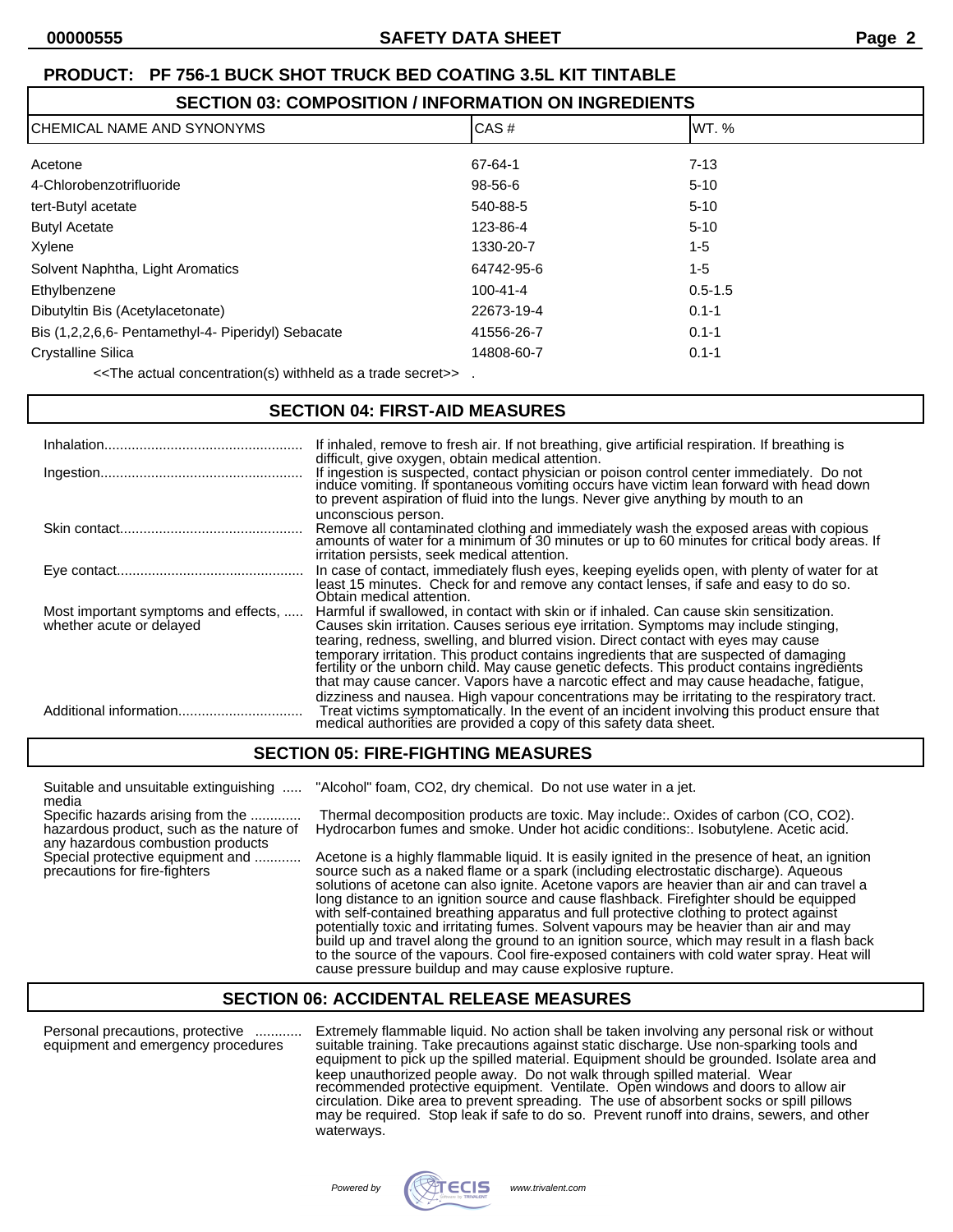## **SECTION 06: ACCIDENTAL RELEASE MEASURES**

| Methods and materials for containment<br>and cleaning up | FLAMMABLE. Ventilate. Eliminate all sources of ignition. Avoid all personal contact.<br>Contain the spill. Prevent runoff into drains, sewers, and other waterways. Absorb with an<br>inert dry material and place in an appropriate waste container. Spilled material and water<br>rinses are classified as chemical waste, and must be disposed of in accordance with<br>current local, provincial, state, and federal regulations. |  |
|----------------------------------------------------------|---------------------------------------------------------------------------------------------------------------------------------------------------------------------------------------------------------------------------------------------------------------------------------------------------------------------------------------------------------------------------------------------------------------------------------------|--|
| <b>SECTION 07: HANDLING AND STORAGE</b>                  |                                                                                                                                                                                                                                                                                                                                                                                                                                       |  |
| Precautions for safe handling                            | Keep away from heat, sparks, and open flame. Ground handling equipment. Always adopt<br>precautionary measures against build-up of static which may arise from appliances,<br>handling and the containers in which product is packed. Avoid all skin contact and ventilate                                                                                                                                                            |  |

or mist. Handle and open container with care. Employees should wash hands and face before eating or drinking. Conditions for safe storage, including any Keep away from heat, sparks, and open flames. Keep container closed when not in use. Conditions for safe storage, including any Keep away from heat, sparks, and open flames. Keep container closed when not in use.<br>Store away from oxidizing and reducing materials. Store away from sunlight. Attacks some types of rubber, plastics and coatings.

adequately, otherwise wear an appropriate breathing apparatus. Avoid breathing vapours

## **SECTION 08: EXPOSURE CONTROLS / PERSONAL PROTECTION**

| <b>INGREDIENTS</b>                                       | TWA                           | <b>ACGIH TLV</b><br><b>STEL</b>                                                                                                                                                                                                                                                                                                                                                                                                                                                                                      | PEL                         | <b>OSHA PEL</b><br><b>STEL</b> | <b>NIOSH</b><br><b>REL</b> |
|----------------------------------------------------------|-------------------------------|----------------------------------------------------------------------------------------------------------------------------------------------------------------------------------------------------------------------------------------------------------------------------------------------------------------------------------------------------------------------------------------------------------------------------------------------------------------------------------------------------------------------|-----------------------------|--------------------------------|----------------------------|
| Acetone                                                  | 250 ppm TLV                   | 500 ppm<br>CA ON: 500ppm (TWA); 750ppm (STEL)                                                                                                                                                                                                                                                                                                                                                                                                                                                                        | 1,000 ppm                   | Not established                | 250 ppm                    |
| 4-Chlorobenzotrifluoride                                 | Not established               | Not established                                                                                                                                                                                                                                                                                                                                                                                                                                                                                                      | Not established             | Not established                | Not established            |
| tert-Butyl acetate                                       | 200 ppm                       | Not established<br>CA ON: 50ppm (TWA), 150ppm (STEL)                                                                                                                                                                                                                                                                                                                                                                                                                                                                 | $200$ ppm                   | Not established                | $200$ ppm                  |
| <b>Butyl Acetate</b>                                     | 150 ppm                       | 200 ppm                                                                                                                                                                                                                                                                                                                                                                                                                                                                                                              | $150$ ppm                   | 200 ppm vacated                | 150 ppm - STEL 200<br>ppm  |
|                                                          |                               | CA ON: 50ppm (TWA), 150 ppm (STEL)                                                                                                                                                                                                                                                                                                                                                                                                                                                                                   |                             |                                |                            |
| Xylene                                                   | 50 ppm                        | $150$ ppm                                                                                                                                                                                                                                                                                                                                                                                                                                                                                                            | 100 ppm TWA                 | Not established                | Not established            |
|                                                          |                               | CA ON: 100ppm (TWA); 150ppm (STEL)                                                                                                                                                                                                                                                                                                                                                                                                                                                                                   |                             |                                |                            |
| Solvent Naphtha, Light<br>Aromatics                      | Not established               | Not established                                                                                                                                                                                                                                                                                                                                                                                                                                                                                                      | 500 ppm (2000<br>mg/m3) TWA | Not established                | 350 mg/m3 TWA              |
| Ethylbenzene                                             | $100$ ppm                     | $125$ ppm                                                                                                                                                                                                                                                                                                                                                                                                                                                                                                            | $100$ ppm                   | Not established                | 100 ppm / STEL 125<br>ppm  |
|                                                          | CA ON: 20ppm (TWA)            |                                                                                                                                                                                                                                                                                                                                                                                                                                                                                                                      |                             |                                |                            |
| Dibutyltin Bis<br>(Acetylacetonate)                      | Not established               | Not established                                                                                                                                                                                                                                                                                                                                                                                                                                                                                                      | Not established             | Not established                | Not established            |
| Bis (1,2,2,6,6-<br>Pentamethyl-4- Piperidyl)<br>Sebacate | Not established               | Not established                                                                                                                                                                                                                                                                                                                                                                                                                                                                                                      | Not established             | Not established                | Not established            |
| Crystalline Silica                                       | $0.025$ mg/m $3$              | Not established                                                                                                                                                                                                                                                                                                                                                                                                                                                                                                      | $0.1$ mg/m $3$ TWA          | Not established                | $0.05$ mg/m $3$            |
|                                                          | CA ON: 0.025 mg/m3 Respirable |                                                                                                                                                                                                                                                                                                                                                                                                                                                                                                                      |                             |                                |                            |
| Appropriate engineering controls                         |                               | Provide natural or mechanical ventilation to control exposure levels below airborne<br>exposure limits. Local mechanical exhaust ventilation should be used at sources of air<br>contamination, such as open process equipment, or during purging operations, to capture gases and fumes that may be emitted. Standard reference sources regarding industrial<br>ventilation (ie. ACGIH industrial ventilation) should be consulted for guidance about<br>adequate ventilation. Explosion-proof exhaust ventilation. |                             |                                |                            |
|                                                          |                               | Chemical safety goggles. Chemical safety goggles and full faceshield if splash hazard<br>exists.                                                                                                                                                                                                                                                                                                                                                                                                                     |                             |                                |                            |
|                                                          |                               | Wear skin protection equipment. The selection of skin protection equipment depends on<br>the nature of the work to be performed. In the case of mixtures, consisting of several<br>substances, the protection time of the gloves cannot be accurately estimated. Contact<br>glove supplier for recommendations.                                                                                                                                                                                                      |                             |                                |                            |
|                                                          |                               | Wear adequate protective clothes.<br>Safety boots per local regulations.                                                                                                                                                                                                                                                                                                                                                                                                                                             |                             |                                |                            |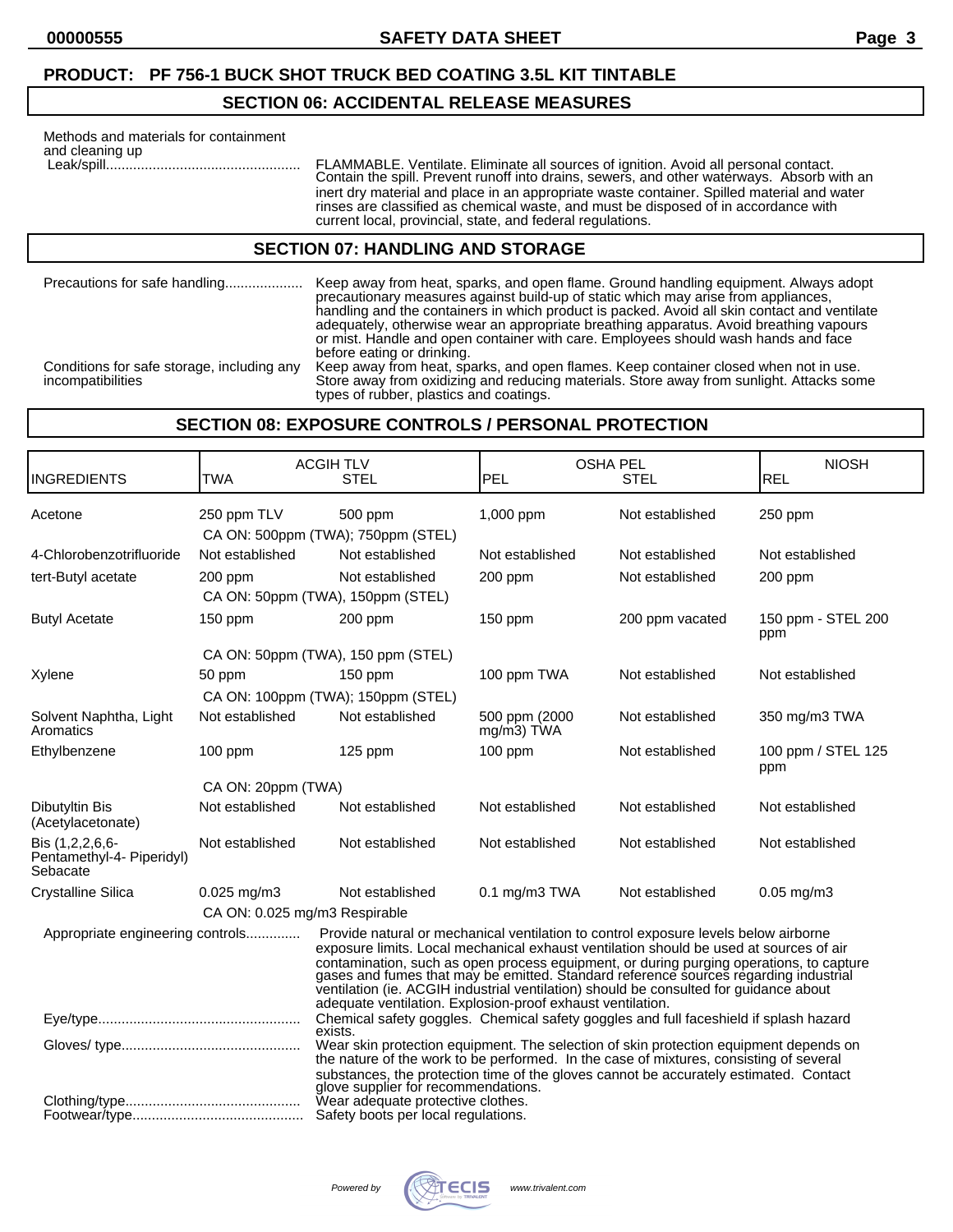## **SECTION 08: EXPOSURE CONTROLS / PERSONAL PROTECTION**

| Respiratory/type | Local exhaust ventilation is recommended. Wear an appropriate, properly fitted respirator                                                                                                                                         |
|------------------|-----------------------------------------------------------------------------------------------------------------------------------------------------------------------------------------------------------------------------------|
| Other/type       | when contaminant levels exceed the recommended exposure limits.<br>Emergency showers and eye wash stations should be available. Employees should wash<br>their hands and face before eating, drinking, or using tobacco products. |

## **SECTION 09: PHYSICAL AND CHEMICAL PROPERTIES**

## **SECTION 10: STABILITY AND REACTIVITY**

| Conditions to avoid, including static | Product is stable; hazardous polymerization will not occur.<br>Stable at normal temperatures and pressures.<br>Possibility of hazardous reactions Will not occur under normal temperature and pressure.<br>Avoid heat, spark, open flames. Electrostatic charge. |
|---------------------------------------|------------------------------------------------------------------------------------------------------------------------------------------------------------------------------------------------------------------------------------------------------------------|
|                                       | Strong oxidizing agents. Reducing agents. Ammonia. Aldehydes. Acids. Alkalies. Nitrates.<br>Plastics. Acetone may ignite or react violently with strong oxidizing agents, such as                                                                                |
| Hazardous decomposition products      | chromic acid, chromium trioxide, chromyl chloride, hot nitric acid, potassium permanganate<br>(in an alkaline medium), or peroxides.<br>No hazardous decomposition products when stored and handled correctly. See<br>hazardous combustion products section 5.   |

# **SECTION 11: TOXICOLOGICAL INFORMATION**

| <b>INGREDIENTS</b>                                 | <b>LC50</b>                                                                   | LD50                                                        |
|----------------------------------------------------|-------------------------------------------------------------------------------|-------------------------------------------------------------|
| Acetone                                            | 50,100 mg/m3 8 hours, rat                                                     | 5,800 mg/kg (rat oral)                                      |
| 4-Chlorobenzotrifluoride                           | 4479 ppm                                                                      | $>6,800$ mg/kg (rat oral);<br>>2,700 mg/kg (rabbit dermal)  |
| tert-Butyl acetate                                 | $>2,230$ mg/m3 4 hours rat                                                    | $4,100$ mg/kg (rat, oral);<br>>2,000 mg/kg (rabbit, dermal) |
| <b>Butyl Acetate</b>                               | 390 ppm (4 hr)                                                                | 10768 mg/kg oral rat 17600 mg/kg<br>dermal rabbit           |
| Xylene                                             | 6350 ppm 4 hours rat                                                          | >3523 mg/kg rat oral                                        |
| Solvent Naphtha, Light Aromatics                   | 5.2 mg/L 4 hours, rat 3400 ppm 4 > 5,000 mg/kg rat oral > 2,000<br>hours, rat | mg/kg rabbit dermal                                         |
| Ethylbenzene                                       | No data                                                                       | 3,500 mg/kg rat oral<br>17,800 mg/kg rabbit dermal          |
| Dibutyltin Bis (Acetylacetonate)                   | Not Available                                                                 | 1864 mg/kg (oral, rat)                                      |
| Bis (1,2,2,6,6- Pentamethyl-4- Piperidyl) Sebacate | Not Available                                                                 | 2369-3920 mg/kg (oral rat),<br>>2000 mg/kg (dermal rabbit)  |
| Crystalline Silica                                 | Not available                                                                 | >22,500 mg/kg oral rat                                      |
|                                                    | Eye contact. Skin contact. Inhalation.                                        |                                                             |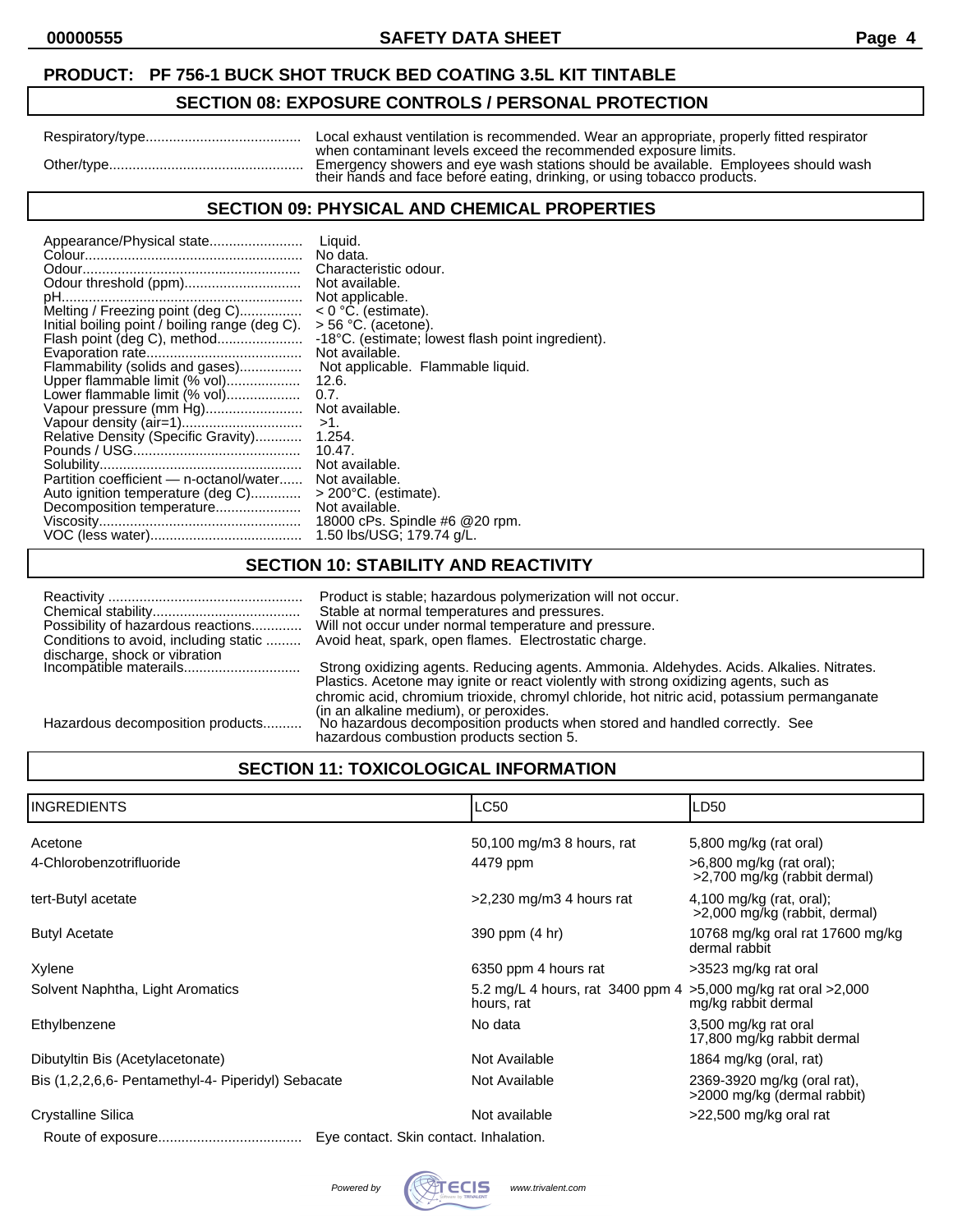### **SECTION 11: TOXICOLOGICAL INFORMATION**

| Symptoms related to the physical, chemical<br>and toxicological characteristics |                                                                                                                                                                                                                                                                                                                                                 |
|---------------------------------------------------------------------------------|-------------------------------------------------------------------------------------------------------------------------------------------------------------------------------------------------------------------------------------------------------------------------------------------------------------------------------------------------|
|                                                                                 | Hazardous in contact with skin, by ingestion, and by inhalation. The aromatic hydrocarbon<br>solvents in this product can be irritating to the eyes, nose and throat. In high concentration,<br>they may cause central nervous system depression and narcosis characterized by nausea,                                                          |
|                                                                                 | lightheadedness and dizziness from overexposure by inhalation. Irritating to eyes, skin and<br>respiratory system. May cause sensitization by skin contact.                                                                                                                                                                                     |
|                                                                                 | Breathing high concentrations of vapour may cause anesthetic effects and serious health<br>effects. Intentional misuse by deliberately concentrating and inhaling this product may be<br>harmful or fatal. May cause skin defatting and dermatitis.                                                                                             |
| Sensitizing capability of material                                              | May cause sensitization by skin contact.                                                                                                                                                                                                                                                                                                        |
|                                                                                 | Quartz (Crystalline Silica) is listed by IARC in Group 1 as a carcinogen. Ethylbenzene is<br>classified as an A3 known animal carcinogen.                                                                                                                                                                                                       |
|                                                                                 | High level exposure to Xylene in some animal studies have been reported to cause health<br>effects on the developing embryo/fetus. The relevance of this to humans is not known.<br>Chronic exposure to Ethylbenzene has been associated with reproductive effects among<br>women. Dibutyltin bis (acetylacetonate); May cause adverse effects. |
|                                                                                 | Dibutyltin Bis (Acetylacetonate): Suspected of causing genetic defects.                                                                                                                                                                                                                                                                         |
| Specific Target Organ Toxicity                                                  | May cause drowsiness or dizziness. May cause respiratory irritation. Causes damage to<br>organs through prolonged or repeated exposure.                                                                                                                                                                                                         |

#### **SECTION 12: ECOLOGICAL INFORMATION**

|                               | Product  |
|-------------------------------|----------|
| Persistence and degradability | Product  |
| Bioaccumulative potential     | Product  |
|                               | Product  |
|                               | Do not a |

data not available. data not available. data not available. data not available. allow to enter waters, waste water or soil.

#### **SECTION 13: DISPOSAL CONSIDERATIONS**

and methods of disposal, including any<br>contaminated packaging

Information on safe handling for disposal . Dispose of waste in accordance with all applicable Federal, Provincial/State and local and methods of disposal, including any regulations. Empty containers must be handled with care due to product residue.

#### **SECTION 14: TRANSPORT INFORMATION**

|                              | UN1139 - COATING SOLUTION - Class 3 - Packing Group II - This product meets the                                                                                      |
|------------------------------|----------------------------------------------------------------------------------------------------------------------------------------------------------------------|
|                              | limited quantity exemption when packaged in containers less than 5 Litres.<br>UN1139 - COATING SOLUTION - Class 3 - Packing Group II. Ltd Qty (1 Liter/0.26          |
|                              | Gallons). Refer to 49CRF 172.101 for additional non-bulk packaging requirements.<br>UN1139 - COATING SOLUTION - Class 3 - Packing Group II. Limited Quantity. Do not |
| IMDG Classification (Marine) | ship by air without checking appropriate IATA regulations.<br>UN1139 - COATING SOLUTION - Class 3 - Packing Group II - EmS: F-E S-E. Limited                         |
|                              | Quantity. Check IMDG regulations for limited quantity exemptions.<br>Potential marine pollutant.                                                                     |
|                              | In accordance with Part 2.2.1 of the Transportation of Dangerous Goods Regulations (July<br>2, 2014) - we certify that classification of this product is correct     |

#### **SECTION 15: REGULATORY INFORMATION**

| <b>SARA Title III</b>                                                                               | Contains ingredient(s) not on the DSL.<br>All components are either listed or exempt from the TSCA. .<br>This product is considered hazardous under the OSHA Hazard Communication Standard. |
|-----------------------------------------------------------------------------------------------------|---------------------------------------------------------------------------------------------------------------------------------------------------------------------------------------------|
| Section 302 - extremely hazardous  None.                                                            |                                                                                                                                                                                             |
| substances<br>Section 311/312 - hazard categories<br>EPA hazardous air pollutants (HAPS)<br>40CFR63 | Immediate health, delayed health, fire hazard.<br>Ethylbenzene. Xylene.<br>Ethylbenzene. Toluene. Xylene.                                                                                   |
|                                                                                                     | ***! WARNING: This product can expose you to chemicals including [see below], which are known to the State of California to cause birth defects or other reproductive harm.                 |

(Toluene). \*\*\* ! WARNING: This product can expose you to chemicals including [see below], which are known to the State of California to cause cancer . (Ethyl benzene). (Silica, crystalline (airborne particles of respirable size). For more information, go to www.P65Warnings.ca.gov.

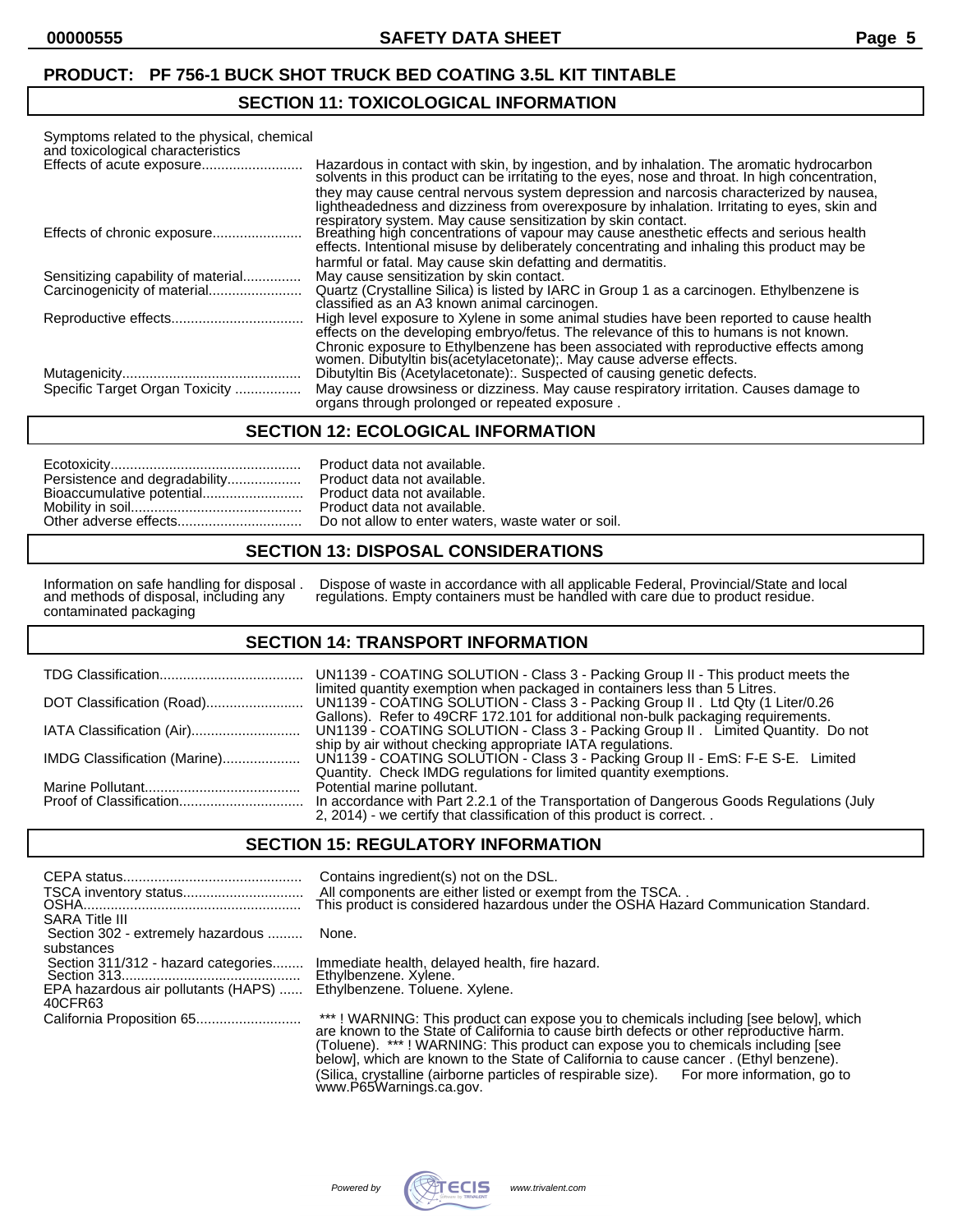# **SECTION 16: OTHER INFORMATION**

|                                                         | REGULATORY AFFAIRS. Trivalent Data Systems Ltd.<br>www.trivalent.com.<br>(800) 387-7981.<br>DISCLAIMER: All information appearing herein is based upon data obtained from<br>experience and recognized technical sources. To the best of our knowledge, it is believed<br>to be correct as of the date of issue but we make no representations as to its accuracy or<br>sufficiency and do not suggest or guarantee that any hazards listed herein are the only<br>ones which exist. The hazard information contained herein is offered solely for the<br>consideration of the user, subject to his own investigation and verification of compliance<br>with applicable regulations, including the safe use of the product under every foreseeable<br>condition. The information relates only to the product designated herein, and does not<br>relate to its use in combination with any other material or in any other process. |
|---------------------------------------------------------|-----------------------------------------------------------------------------------------------------------------------------------------------------------------------------------------------------------------------------------------------------------------------------------------------------------------------------------------------------------------------------------------------------------------------------------------------------------------------------------------------------------------------------------------------------------------------------------------------------------------------------------------------------------------------------------------------------------------------------------------------------------------------------------------------------------------------------------------------------------------------------------------------------------------------------------|
| Date of the latest revision of the safety<br>data sheet | 2021-01-29                                                                                                                                                                                                                                                                                                                                                                                                                                                                                                                                                                                                                                                                                                                                                                                                                                                                                                                        |

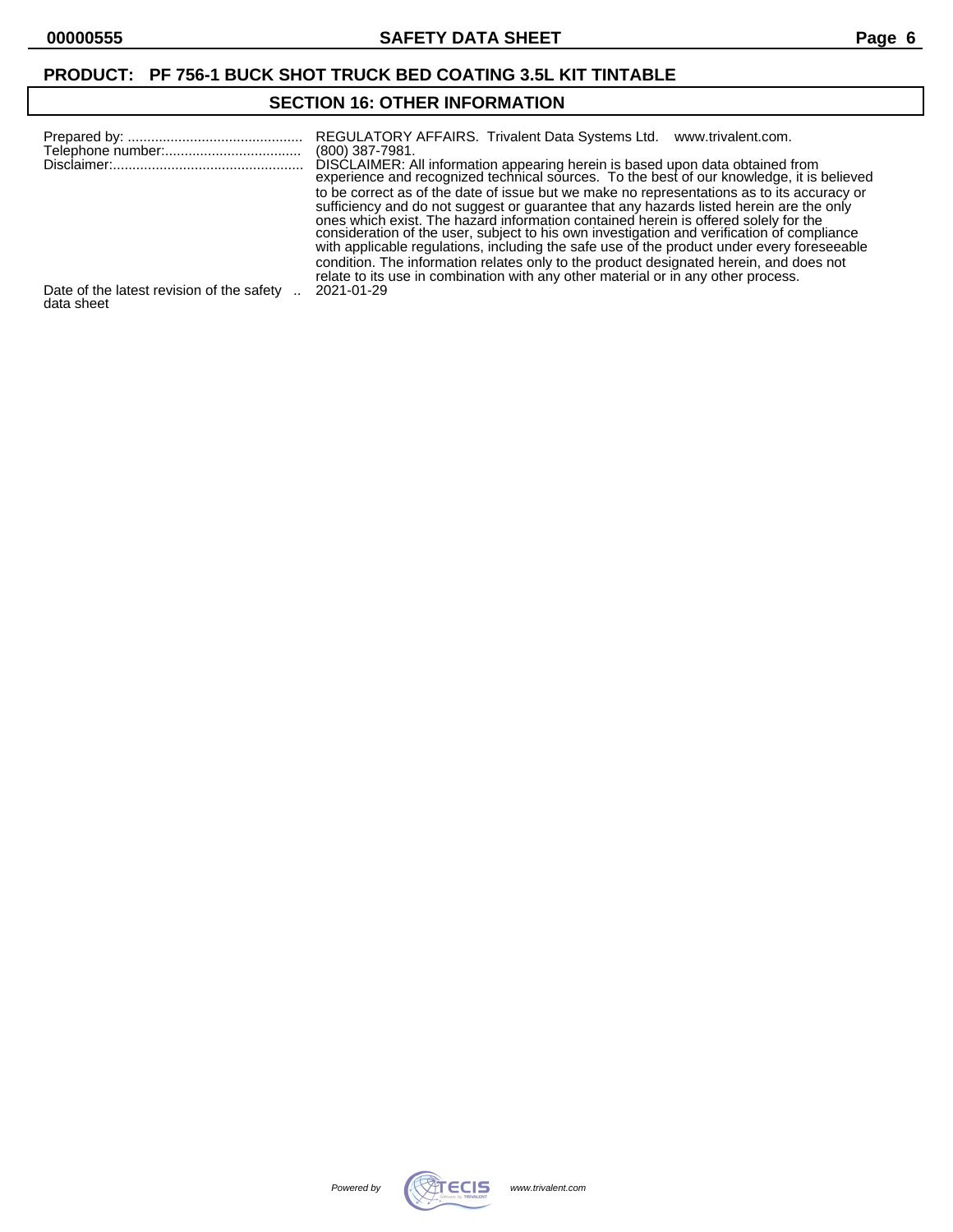**PR** 

## **00000551 SAFETY DATA SHEET Page 1**

Pro Form Products Ltd. 604 McGeachie Drive Milton, Ontario, L9T 3Y5 Canada 905-878-4990

# **PRODUCT: PF 760 BUCK SHOT TRUCK BED COATING PART B 30oz**

**FORM.** 

### **SECTION 01: IDENTIFICATION**

|                                                | 604 McGeachie Drive<br>Milton, Ontario L9T3Y5<br>Tel (905) 878-4990 Fax (905) 878-1189                                        |
|------------------------------------------------|-------------------------------------------------------------------------------------------------------------------------------|
|                                                | PF 760 BUCK SHOT TRUCK BED COATING PART B 30oz                                                                                |
| Recommended use and restrictions on  Coatings. |                                                                                                                               |
| use                                            |                                                                                                                               |
|                                                |                                                                                                                               |
|                                                |                                                                                                                               |
|                                                | H: $2^*$ F: 4 R: 0.                                                                                                           |
|                                                | IN THE UNITED STATES CALL CHEMTREC 1-800-424-9300.<br>** For medical emergencies contact your local poison control centre **. |

#### **SECTION 02: HAZARD IDENTIFICATION**



| DANGER.<br>Flammable Liquid 2. Skin Sensitizer - Category 1. Acute Toxicity (Inhalation) -<br>Category 4. Specific Target Organ Toxicity - Single Exposure - Category 3. (narcotic                                                                                                                                                                                                                                                                                                                                                                                                                   |
|------------------------------------------------------------------------------------------------------------------------------------------------------------------------------------------------------------------------------------------------------------------------------------------------------------------------------------------------------------------------------------------------------------------------------------------------------------------------------------------------------------------------------------------------------------------------------------------------------|
| effects). (respiratory system).<br>H225 Highly flammable liquid and vapour. H317 May cause an allergic skin reaction. H332<br>Harmful if inhaled. H335 May cause respiratory irritation. H336 May cause drowsiness or                                                                                                                                                                                                                                                                                                                                                                                |
| dizziness.<br>P210 Keep away from heat, sparks, open flames and hot surfaces. No smoking. P233<br>Keep container tightly closed. P240 Ground and bond container and receiving equipment.<br>P241 Use explosion proof equipment. P242 Use only non-sparking tools. P243 Take<br>precautionary measures against static discharge. P261 Avoid breathing mists, vapours and<br>sprays. P271 Use only outdoors or in a well ventilated area. P272 Contaminated work<br>clothing should not be allowed out of the workplace. P280 Wear protective gloves and eye<br>protection.                            |
| P370 + P378 In case of fire - use dry chemical powder, CO2 or foam to extinguish. P303 +<br>P361 + P353 If on skin or in hair: take off all contaminated clothing immediately. Rinse<br>thoroughly with water and use safety shower . P302 + P352 - If on skin: wash with plenty of<br>water. P362 + P364 - Take off contaminated clothing and wash before reuse. P333 + P313<br>If skin irritation or rash occurs, get medical advice/attention. P304 + P340 - If inhaled<br>remove person to fresh air and keep comfortable for breathing. P312 Call a POISON<br>CENTER/doctor if you feel unwell. |
| P233 Keep container tightly closed. P403 + P235 Store in well ventilated area. Keep cool.<br>P405 Store locked up.                                                                                                                                                                                                                                                                                                                                                                                                                                                                                   |
| P501 Dispose all unused, waste or empty containers in accordance with local regulations.<br>This product mixture has been classified based on its ingredients.                                                                                                                                                                                                                                                                                                                                                                                                                                       |

## **SECTION 03: COMPOSITION / INFORMATION ON INGREDIENTS**

| ICHEMICAL NAME AND SYNONYMS | CAS#       | IWT. % |
|-----------------------------|------------|--------|
| tert-Butyl acetate          | 540-88-5   | 40-70  |
| Homopolymer of HDI          | 28182-81-2 | 15-40  |

<<The actual concentration(s) withheld as a trade secret>> .

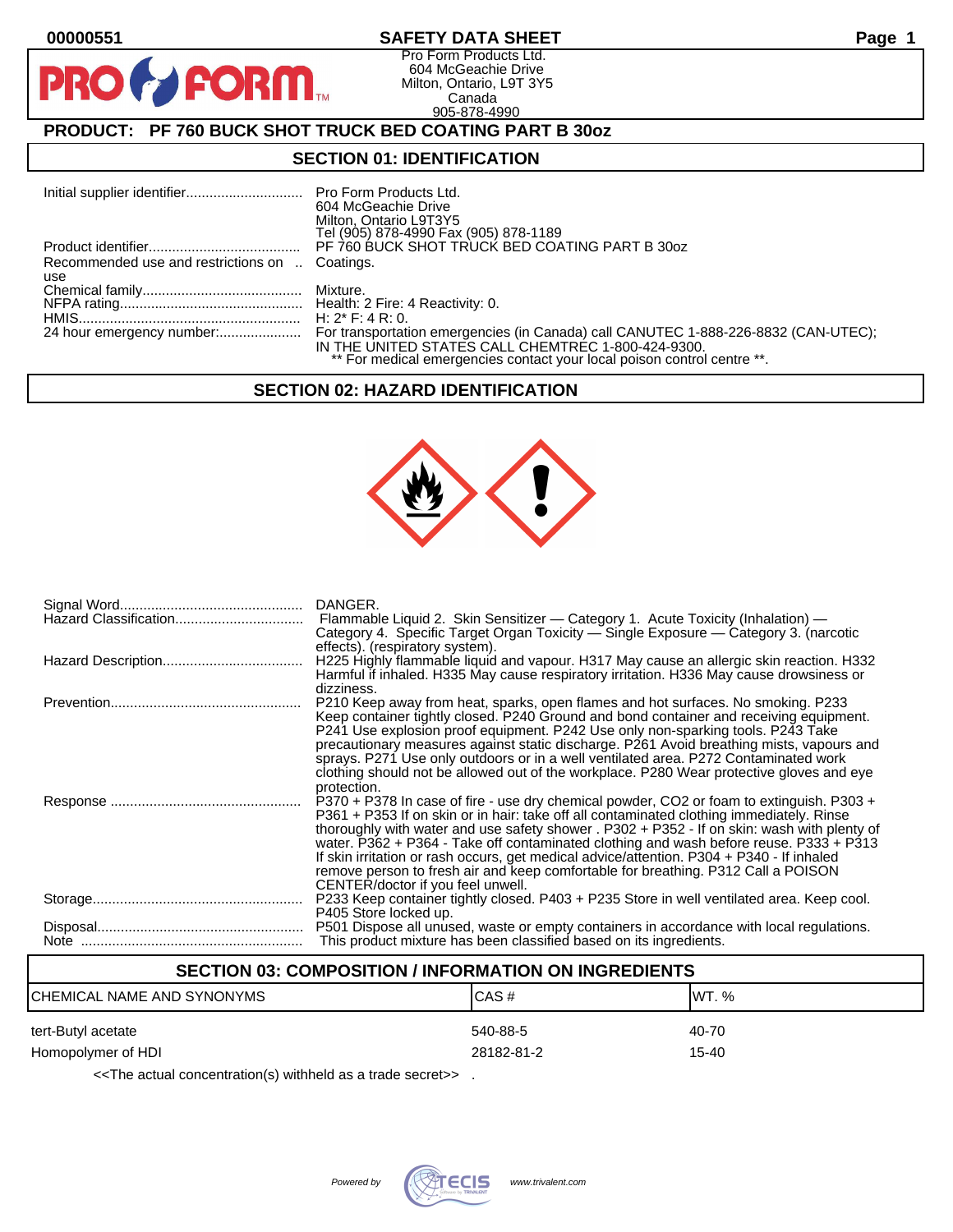# **SECTION 04: FIRST-AID MEASURES**

|                                                                  | Immediately remove all contaminated clothing, flush skin with water for at least 15 minutes.<br>Wash clothing before reuse. If irritation persists, seek medical attention.                                                                                                                                                                                                |
|------------------------------------------------------------------|----------------------------------------------------------------------------------------------------------------------------------------------------------------------------------------------------------------------------------------------------------------------------------------------------------------------------------------------------------------------------|
|                                                                  | In case of contact, immediately flush eyes, keeping eyelids open, with plenty of water for at<br>least 15 minutes. Check for and remove any contact lenses, if safe and easy to do so.                                                                                                                                                                                     |
|                                                                  | If inhaled, remove to fresh air. If not breathing, give artificial respiration. If breathing is<br>difficult, give oxygen, obtain medical attention.                                                                                                                                                                                                                       |
|                                                                  | Immediately call a physician. Drink plenty of water. Never give anything by mouth to an unconscious person. This product could cause chemical pneumonitis through aspiration of<br>the product into the lungs following accidental ingestion. If spontaneous vomiting occurs                                                                                               |
| Most important symptoms and effects,<br>whether acute or delayed | have victim lean forward with head down to prevent aspiration of fluid into the lungs.<br>May cause eye irritation. May cause mild skin irritation. Can cause skin sensitization. Can<br>cause central nervous system depression. High vapour concentrations may be irritating to<br>the respiratory tract. Vapors have a narcotic effect and may cause headache, fatigue, |
|                                                                  | dizziness and nausea. Symptoms may include abdominal pain, nausea, vomiting, and<br>diarrhea.                                                                                                                                                                                                                                                                              |
|                                                                  | In the event of an incident involving this product ensure that medical authorities are provided a copy of this safety data sheet. An individual having a skin or pulmonary<br>sensitization reaction to this material should be removed from exposure to any isocyanate.                                                                                                   |
|                                                                  | In all cases, if irritation persists seek medical attention.                                                                                                                                                                                                                                                                                                               |

#### **SECTION 05: FIRE-FIGHTING MEASURES**

| Suitable and unsuitable extinguishing                             | Carbon dioxide, dry chemical, foam. In cases of larger fires, water spray should be used.                                                                                                                                                                                                                                     |
|-------------------------------------------------------------------|-------------------------------------------------------------------------------------------------------------------------------------------------------------------------------------------------------------------------------------------------------------------------------------------------------------------------------|
| media                                                             | Do not use water in a jet.                                                                                                                                                                                                                                                                                                    |
| Specific hazards arising from the                                 | Toxic vapours may be evolved upon exposure to heat or open flame. Thermal                                                                                                                                                                                                                                                     |
| hazardous product, such as the nature of                          | decomposition products are toxic. May include:. Oxides of carbon (CO, CO2). Oxides of                                                                                                                                                                                                                                         |
| any hazardous combustion products                                 | nitrogen. Hydrogen cyanide. Isocyanates. Isocyanic acid. Under hot acidic conditions:.<br>Isobutylene. Acetic acid.                                                                                                                                                                                                           |
| Special protective equipment and<br>precautions for fire-fighters | Firefighter should be equipped with self-contained breathing apparatus and full protective<br>clothing to protect against potentially toxic and irritating fumes. Move containers from fire<br>area if this can be done without risk. Keep run-off water from entering sewers and other<br>waterways. Dike for water control. |

### **SECTION 06: ACCIDENTAL RELEASE MEASURES**

| Personal precautions, protective<br>equipment and emergency procedures | No action shall be taken involving any personal risk or without suitable training. Isolate area<br>and keep unauthorized people away. Do not walk through spilled material. Wear<br>recommended protective equipment. Ventilate. Open windows and doors to allow air<br>circulation. Dike area to prevent spreading. The use of absorbent socks or spill pillows<br>may be required. Stop leak if safe to do so. Prevent runoff into drains, sewers, and other<br>waterways. Take precautions against static discharge. Use non-sparking tools and<br>equipment to pick up the spilled material.                                                               |
|------------------------------------------------------------------------|----------------------------------------------------------------------------------------------------------------------------------------------------------------------------------------------------------------------------------------------------------------------------------------------------------------------------------------------------------------------------------------------------------------------------------------------------------------------------------------------------------------------------------------------------------------------------------------------------------------------------------------------------------------|
| Methods and materials for containment<br>and cleaning up               |                                                                                                                                                                                                                                                                                                                                                                                                                                                                                                                                                                                                                                                                |
|                                                                        | Evacuate all non-essential personnel. Avoid breathing vapours and skin contact. Remove<br>sources of ignition if combustible or flammable vapours may be present and ventilate area.<br>Dike area to prevent spreading. Prevent runoff into drains, sewers, and other waterways.<br>Absorb residual material with sand, or other absorbent material. Shovel into suitable<br>unsealed containers, transport to well-ventilated area (outside) and treat with neutralizing<br>solution: mixture of water (80%) with non-ionic surfactant Tergitol TMN-10 (20%); or water<br>(90%), concentrated ammonia (3-8%) and detergent (2%). Allow to stand for 72 hours. |

## **SECTION 07: HANDLING AND STORAGE**

| Precautions for safe handling                                   | This product must be manipulated by qualified personnel. Keep away from heat, sparks,<br>and open flame. Always adopt precautionary measures against build-up of static which<br>may arise from appliances, handling and the containers in which product is packed. Avoid<br>skin and eye contact. Avoid prolonged or repeated skin contact. Avoid breathing vapours or<br>mist. Use adequate ventilation. Handle and open container with care. Employees should<br>wash hands and face before eating or drinking. Warning properties (irritation of the eyes,<br>nose and throat or odour) are not adequate to prevent chronic overexposure from<br>inhalation. |
|-----------------------------------------------------------------|------------------------------------------------------------------------------------------------------------------------------------------------------------------------------------------------------------------------------------------------------------------------------------------------------------------------------------------------------------------------------------------------------------------------------------------------------------------------------------------------------------------------------------------------------------------------------------------------------------------------------------------------------------------|
| Conditions for safe storage, including any<br>incompatibilities | Store in tightly closed containers to prevent moisture contamination. Attacks some types of<br>rubber, plastics and coatings. Avoid: Water, Amines, Strong bases, Alcohols, Copper<br>alloys. Do not store above 50 deg C.                                                                                                                                                                                                                                                                                                                                                                                                                                       |



Decontaminate floor with decontaminate solution letting stand for at least 15 minutes.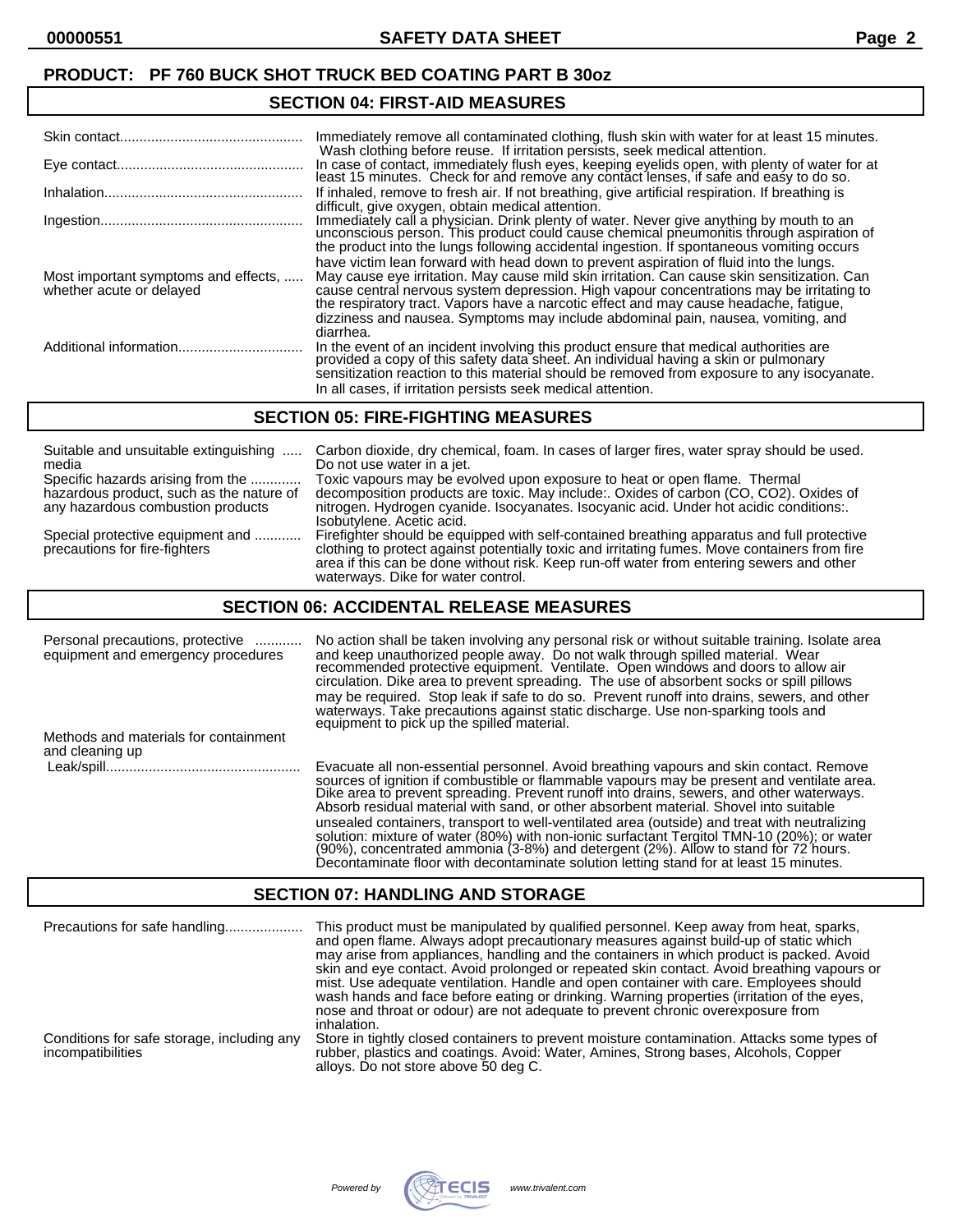# **SECTION 08: EXPOSURE CONTROLS / PERSONAL PROTECTION**

| <b>INGREDIENTS</b>                                                            | TWA                                                                                                                                                                            | <b>ACGIH TLV</b><br><b>STEL</b>                                                                                                                                                                                                                                                                                                  | <b>OSHA PEL</b><br><b>PEL</b> | <b>STEL</b>     | <b>NIOSH</b><br>IREL |
|-------------------------------------------------------------------------------|--------------------------------------------------------------------------------------------------------------------------------------------------------------------------------|----------------------------------------------------------------------------------------------------------------------------------------------------------------------------------------------------------------------------------------------------------------------------------------------------------------------------------|-------------------------------|-----------------|----------------------|
| tert-Butyl acetate                                                            | $200$ ppm                                                                                                                                                                      | Not established                                                                                                                                                                                                                                                                                                                  | $200$ ppm                     | Not established | $200$ ppm            |
|                                                                               |                                                                                                                                                                                | CA ON: 50ppm (TWA), 150ppm (STEL)                                                                                                                                                                                                                                                                                                |                               |                 |                      |
| Homopolymer of HDI                                                            | $5 \text{ mg/m}$ 3                                                                                                                                                             | Not established                                                                                                                                                                                                                                                                                                                  | $5 \text{ mg/m}$              | Not established | $5 \text{ mg/m}$     |
|                                                                               | Supplier: 0.5 mg/m3 (TWA)                                                                                                                                                      |                                                                                                                                                                                                                                                                                                                                  |                               |                 |                      |
| Appropriate engineering controls                                              |                                                                                                                                                                                | Local exhaust at points of emission. Ventilation system must be designed vapor and                                                                                                                                                                                                                                               |                               |                 |                      |
| explosion proof for handling solvent vapors.<br>Personal Protective Equipment |                                                                                                                                                                                |                                                                                                                                                                                                                                                                                                                                  |                               |                 |                      |
|                                                                               | Wear skin protection equipment. The selection of skin protection equipment depends on<br>the nature of the work to be performed. The following gloves are recommended :. Butyl |                                                                                                                                                                                                                                                                                                                                  |                               |                 |                      |
|                                                                               |                                                                                                                                                                                | rubber gloves. Contact glove supplier for recommendations.<br>Splash proof chemical goggles or 8" face shield. Contact lenses should not be worn when<br>working with this chemical.                                                                                                                                             |                               |                 |                      |
|                                                                               |                                                                                                                                                                                | Avoid breathing vapours. Whenever concentrations of isocyanates exceed the exposure<br>limit or are not known, respiratory protection must be worn. For operations where inhalation<br>exposure can occur, a NIOSH-approved respirator may be necessary. Use air-purifying<br>particulate / organic vapour cartridge respirator. |                               |                 |                      |
|                                                                               |                                                                                                                                                                                | Wear adequate protective clothes.<br>Safety boots per local regulations.<br>Eyewash fountain. Emergency shower should be in close proximity. Employees should wash their hands and face before eating, drinking, or using tobacco products.                                                                                      |                               |                 |                      |

# **SECTION 09: PHYSICAL AND CHEMICAL PROPERTIES**

# **SECTION 10: STABILITY AND REACTIVITY**

|                                                                        | Contact with moisture, other materials that react with isocyanates, or temperatures above<br>177 C, may cause polymerization.                                                       |
|------------------------------------------------------------------------|-------------------------------------------------------------------------------------------------------------------------------------------------------------------------------------|
|                                                                        | Stable at normal temperatures and pressures.                                                                                                                                        |
| Possibility of hazardous reactions                                     | Contact with moisture or other materials that react with isocyanates may cause<br>polymerization. Temperatures above 177 C.                                                         |
| Conditions to avoid, including static<br>discharge, shock or vibration | Avoid heat, spark, open flames. Electrostatic charge.                                                                                                                               |
|                                                                        | Water, Amines, Strong bases, Alcohols, Copper alloys. Strong oxidizing agents. Acids.<br>Alkalies. Nitrates. Plastics.                                                              |
| Hazardous decomposition products                                       | No hazardous decomposition products when stored and handled correctly. Under hot<br>acidic conditions: Isobutylene and acetic acid. See hazardous combustion products<br>section 5. |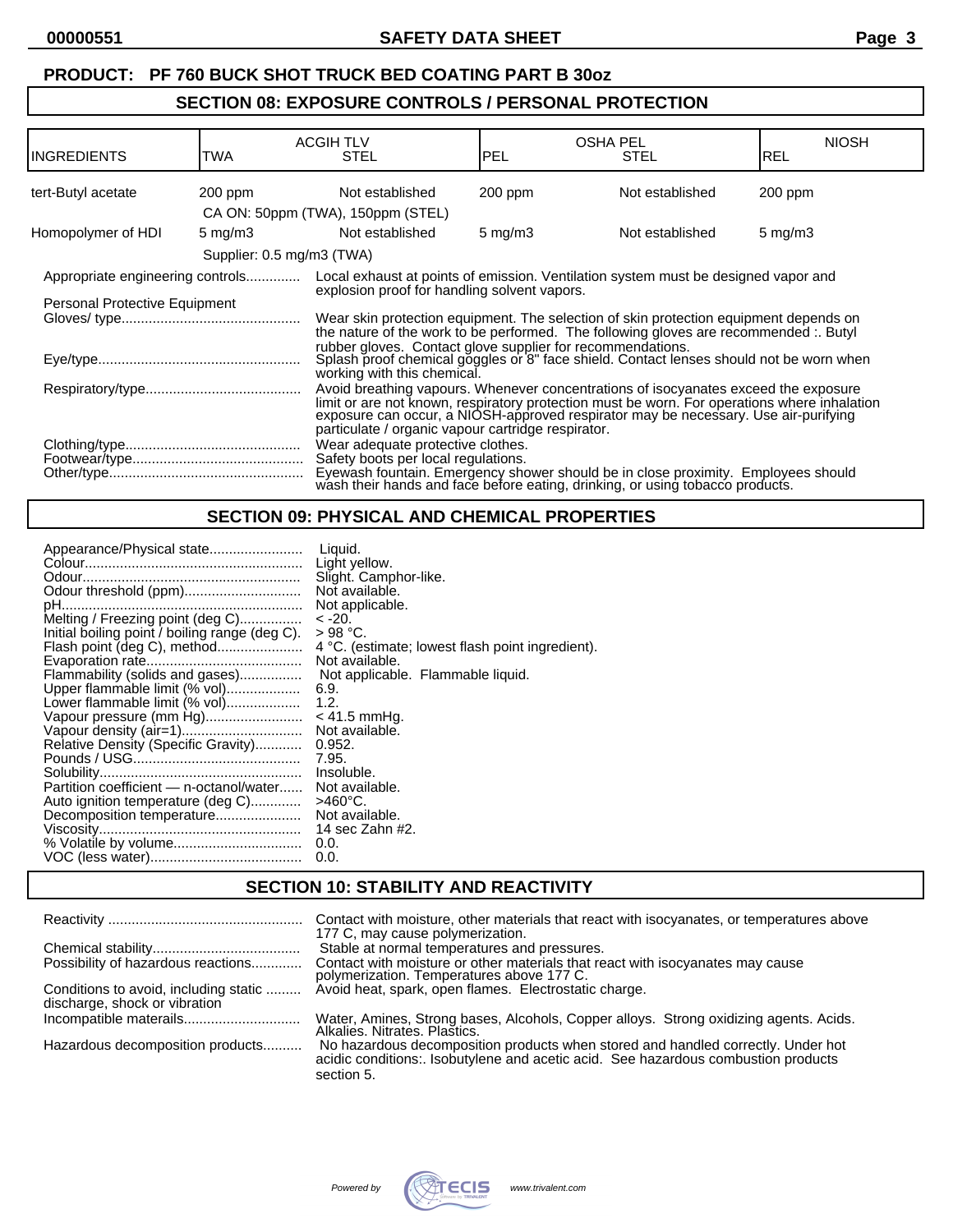## **SECTION 11: TOXICOLOGICAL INFORMATION**

| <b>INGREDIENTS</b>                                                              | <b>LC50</b>                                                                                                                                                                                                                                                                                                                                                                                                                                                                                                                                                                                                                                                                                                                                                                                                                                                                                                                     | LD50                                                         |
|---------------------------------------------------------------------------------|---------------------------------------------------------------------------------------------------------------------------------------------------------------------------------------------------------------------------------------------------------------------------------------------------------------------------------------------------------------------------------------------------------------------------------------------------------------------------------------------------------------------------------------------------------------------------------------------------------------------------------------------------------------------------------------------------------------------------------------------------------------------------------------------------------------------------------------------------------------------------------------------------------------------------------|--------------------------------------------------------------|
| tert-Butyl acetate                                                              | >2,230 mg/m3 4 hours rat                                                                                                                                                                                                                                                                                                                                                                                                                                                                                                                                                                                                                                                                                                                                                                                                                                                                                                        | $4,100$ mg/kg (rat, oral);<br>>2,000 mg/kg (rabbit, dermal)  |
| Homopolymer of HDI                                                              | 390-453 mg/m3 rat 4 hours                                                                                                                                                                                                                                                                                                                                                                                                                                                                                                                                                                                                                                                                                                                                                                                                                                                                                                       | > 5,000 mg/kg (rat, oral);<br>> 5,000 mg/kg (rabbit, dermal) |
| Symptoms related to the physical, chemical<br>and toxicological characteristics | Eye contact. Skin contact. Inhalation.                                                                                                                                                                                                                                                                                                                                                                                                                                                                                                                                                                                                                                                                                                                                                                                                                                                                                          |                                                              |
|                                                                                 | May cause skin irritation. Can cause reddening, itching, and swelling. Persons previously sensitized can experience allergic reaction with symptoms of reddening, itching, swelling<br>and rash. Prolonged contact may cause defatting of tissue.                                                                                                                                                                                                                                                                                                                                                                                                                                                                                                                                                                                                                                                                               |                                                              |
|                                                                                 | Product liquid, aerosols or vapours are irritating. Damage is usually reversible. Can cause                                                                                                                                                                                                                                                                                                                                                                                                                                                                                                                                                                                                                                                                                                                                                                                                                                     |                                                              |
|                                                                                 | corneal damage. Can cause tearing, reddening and swelling.<br>Isocyanate vapour/mists at concentrations above the exposure limits can irritate (burning<br>sensation) the mucous membranes in the respiratory tract. This can cause a runny nose,<br>sore throat, coughing, chest discomfort, difficult breathing and reduced pulmonary<br>functioning. Persons with preexisting, nonspecific bronchial hyperreactivity can respond to concentrations below the exposure limit with similar symptoms as well as asthma attack.<br>Exposure well above the exposure limit may lead to bronchitis, bronchial spasm and<br>pulmonary edema. Chemical or hypersensitive pneumonitis, with flu-like symptoms has<br>also been reported. These symptoms can be delayed up to several hours after exposure.<br>Excessive inhalation of vapours can cause respiratory irritation, dizziness, headache,<br>vomiting and unconsciousness. |                                                              |
|                                                                                 | May be harmful if swallowed. May cause nausea, vomiting, and diarrhea. May cause<br>central nervous system depression.                                                                                                                                                                                                                                                                                                                                                                                                                                                                                                                                                                                                                                                                                                                                                                                                          |                                                              |
| Effects of chronic exposure                                                     | As a result of previous repeated overexposure or a single large dose, certain individuals develop sensitization which will cause them to react to a later exposure to product at levels<br>well below the exposure limit. Prolonged or repeated skin contact may result in dry,<br>defatted and cracked skin, causing increased susceptibility to infection.                                                                                                                                                                                                                                                                                                                                                                                                                                                                                                                                                                    |                                                              |
| Sensitizing capability of material<br>Carcinogenicity of material               | May cause sensitization by skin contact.<br>None of the components present in this material at concentrations equal to or greater than<br>0.1% are listed by IARC, NTP, OSHA or ACGIH as a carcinogen.                                                                                                                                                                                                                                                                                                                                                                                                                                                                                                                                                                                                                                                                                                                          |                                                              |
|                                                                                 | No data on reproductive effects were found in the literature sources consulted.                                                                                                                                                                                                                                                                                                                                                                                                                                                                                                                                                                                                                                                                                                                                                                                                                                                 |                                                              |
| Specific Target Organ Toxicity                                                  | May cause drowsiness or dizziness. May cause respiratory irritation.                                                                                                                                                                                                                                                                                                                                                                                                                                                                                                                                                                                                                                                                                                                                                                                                                                                            |                                                              |

## **SECTION 12: ECOLOGICAL INFORMATION**

| Environmental |
|---------------|
|---------------|

Environmental........................................... No product data. Do not allow to enter waters, waste water or soil.

## **SECTION 13: DISPOSAL CONSIDERATIONS**

Information on safe handling for disposal . Dispose of as an industrial waste in a manner acceptable to good waste management and methods of disposal, including any practice and in accordance with applicable local, provincial/State or federal regulations. contaminated packaging Empty drums should be reconditioned by a properly licensed drum recycler.

#### **SECTION 14: TRANSPORT INFORMATION**

|                              | UN1139 - COATING SOLUTION - Class 3 - Packing Group II - This product meets the                                                                                                                                   |
|------------------------------|-------------------------------------------------------------------------------------------------------------------------------------------------------------------------------------------------------------------|
|                              | limited quantity exemption when packaged in containers less than 5 Litres.                                                                                                                                        |
|                              | for additional non-bulk packaging requirements.<br>UN1139 - COATING SOLUTION - Class 3 - Packing Group II. Limited Quantity. Do not                                                                               |
| IMDG Classification (Marine) | ship by air without checking appropriate IATA regulations.<br>UN1139 - COATING SOLUTION - Class 3 - Packing Group II - EmS: F-E S-E. Limited<br>Quantity. Check IMDG regulations for limited quantity exemptions. |
|                              | No.<br>In accordance with Part 2.2.1 of the Transportation of Dangerous Goods Regulations (July<br>2, 2014) - we certify that classification of this product is correct. .                                        |

# **SECTION 15: REGULATORY INFORMATION**

|                                          | All con |
|------------------------------------------|---------|
|                                          |         |
| <b>SARA Title III</b>                    |         |
| Section 302 - extremely hazardous  None. |         |
| substances                               |         |

On Domestic Substances List (DSL). All components are listed. his product is considered hazardous under the OSHA Hazard Communication Standard.